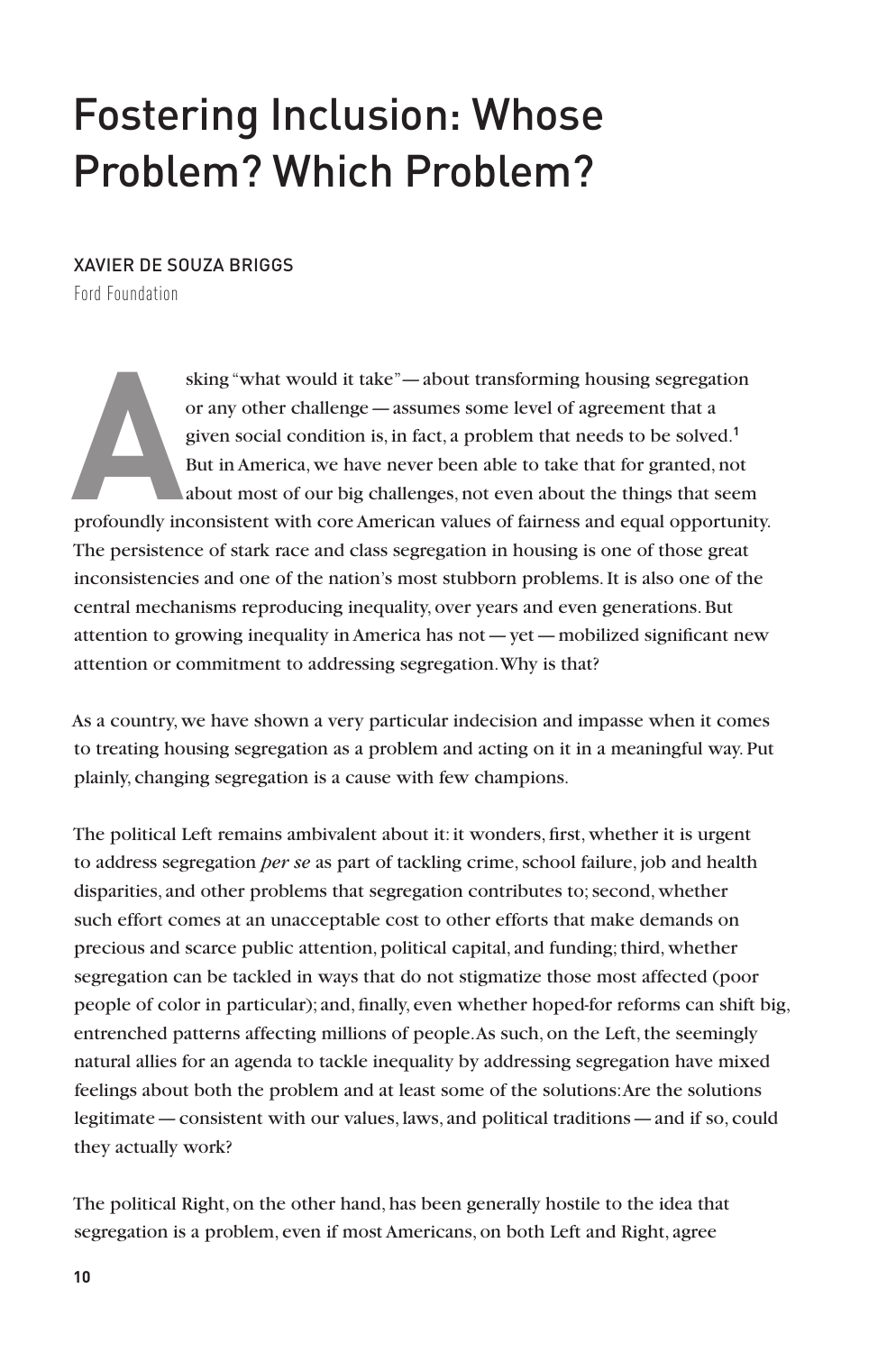that discrimination in the housing market is not only illegal but morally wrong.**<sup>2</sup>** Of those on the Right who do agree that segregation itself is a problem, many are unconvinced that it warrants government intervention—let alone that such intervention could succeed. Yet Richard Rothstein's encyclopedic new book, *The Color of Law: A Forgotten History of How Our Government Segregated America*, shows how early and how effectively the government built segregation into the fabric of urban and suburban development, virtually ensuring America's gaping and growing racial wealth gap.**<sup>3</sup>** Libertarian and other conservative commentators are suggesting that Rothstein's analysis is one more reminder that government cannot be trusted with even the most well-intended "social engineering" to undo wrongs. The Right generally recommends that change agents focus on two things. The first is empowering individuals to make different choices. This, however, is a challenging prescription when so many in the housing market have such limited choices available to them. Second, the Right advocates freeing individuals from excessive government regulation. Yet it seems naïve to argue that merely lifting regulations will allow the free market to somehow correct housing segregation when that market has itself been shaped, as Rothstein and others have shown exhaustively, by decades of regulations that have exacerbated segregation; when it comes to regulatory reform, in other words, the devil is in the details.

These are some of the reasons that we, as a country, "rediscover" segregation and its enormous human costs every decade or so, only to conclude that it is too intractable or questionable to tackle with serious resolve. This rediscovering happened after the civil unrest in Los Angeles in 1992, again after Hurricane Katrina put geographically concentrated black poverty and public outrage squarely on TV screens nationwide in 2005, and again as political and media attention to extreme inequality has grown in recent years.

Among scholars and opinion leaders, the influential work of economist Raj Chetty and colleagues at the Equality of Opportunity Project points to segregation as a key barrier to economic mobility in America—with effects that vary sharply between more and less segregated regions of the country.**<sup>4</sup>** This latest-generation work, which has garnered bipartisan interest in multiple regions of the country, supports earlier conclusions, by sociologists Douglas S. Massey and Nancy A. Denton in *American Apartheid: Segregation and the Making of the Underclass* and by others, that housing segregation by race and income is, in fact, one of the lynchpins of American inequality.**<sup>5</sup>**Along with mass incarceration, extreme and persistent segregation in housing and communities is one of the structural patterns that differentiates America from other wealthy nations (though Europe faces serious and growing segregation of immigrant ethnic minorities).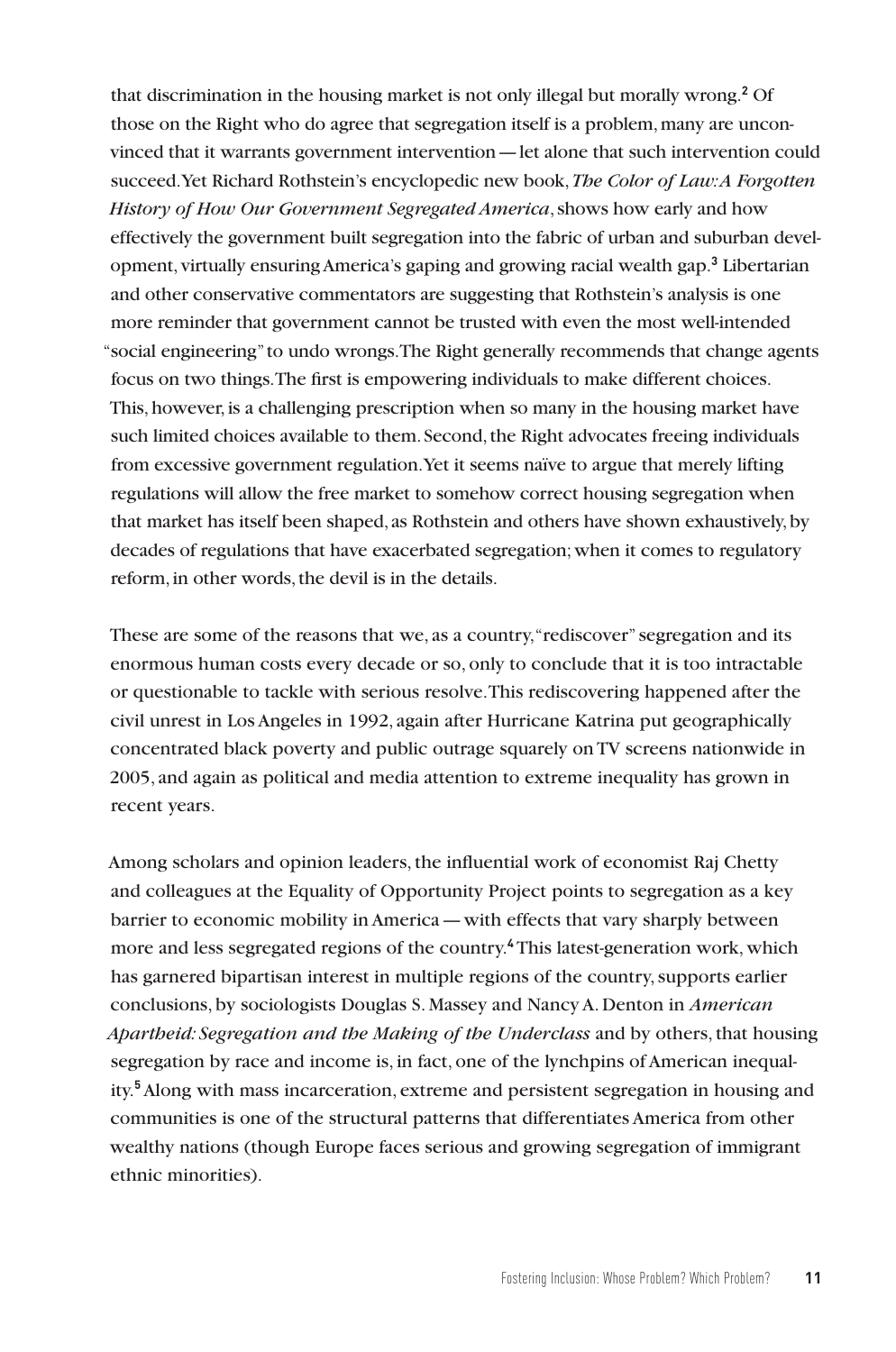Segregated housing patterns are durable and enduring in part because they are sustained by forces that many view as legitimate and even unavoidable, if unfortunate. These patterns have been called out explicitly at least since lawyer and planning professor Charles Abrams's 1955 book, *Forbidden Neighbors: A Study of Prejudice in Housing*, and by national policymakers since the landmark Kerner Commission report on the riots that tore apart American cities fifty years ago.<sup>6</sup> For now, there are no signs that we as a people are serious about changing segregation.

In this brief foreword, I'd like to offer a specific reading of the editors' very thoughtful essay, "Fostering Inclusion in American Neighborhoods," which introduces this volume, and the larger project of which it is a part. I work at a philanthropic foundation long committed to expanding knowledge about, and promoting solutions to, inequality, including solutions that center on housing and specifically housing segregation. I have also pursued these aims over several stints in federal government service and tackled them as a community planner at the local level. Finally, some seventeen years ago, when I was a researcher and educator, I organized a symposium and collection of papers—led by the Harvard Civil Rights Project and cosponsored by the Joint Center for Housing Studies and the Brookings Institution's Metropolitan Policy Program—focused on segregation, its causes and consequences, and "what it would take" to effect real change at scale. That symposium produced an edited volume, *The Geography of Opportunity: Race and Housing Choice in Metropolitan America.***<sup>7</sup>** With this background, I want to briefly look back—asking what has or has not changed in our understanding of the problems and potential solutions over the past two decades—and also look forward.

#### **STARTING POINTS**

The 2001 symposium had several points of departure, and revisiting them now offers some perspective on how our national mood, key attention-getting trends, political leadership, housing markets and perceived housing problems, and more have evolved since then. One starting point was the sharply increased attention, in the late 1990s, to America's dominant pattern of urban sprawl and the idea of pursuing more sustainable or "smart growth" alternatives. The interest in this issue sparked healthy debate, though mainly among scholars, planners and allied professionals, about the tradeoffs between environmental aims and values of equity, including housing affordability. On the issue of sprawl, just like segregation, there was and still is a big gap between the scholarly focus on defining the problem and its consequences—with great care and exhaustive data—and the wider public conversation, in which the issue may or may not be considered a significant problem that needs to be solved. On a related point, in the 1990s, the environmental justice movement began to draw attention to spatial inequality, focusing on the highly disproportionate exposure of poor communities of color to toxins and other environmental risks. Segregated and limited housing choices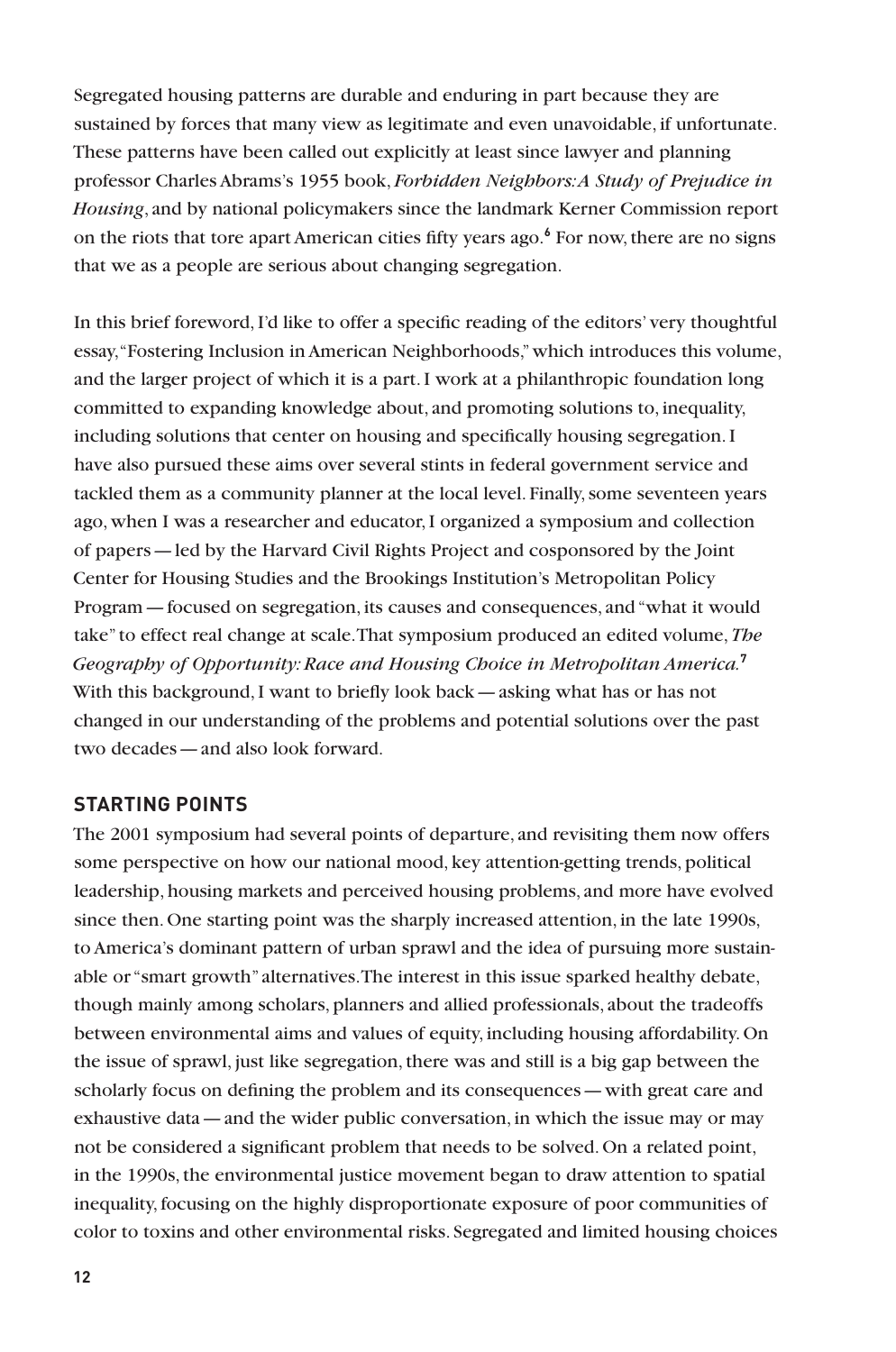are directly implicated in that persistent, costly, and unjust exposure. Should the country view reducing segregation as part of a vital environmental health agenda? Or should we focus entirely on reducing disparities in exposure without changing the housing choices available to everyone?

Advancing that debate, and similar debates about education and crime risks, seemed especially important in light of evidence that economic inequality was increasing sharply in America, whether measured in terms of wealth, income, or other dimensions. We wondered about more environmentally sustainable but increasingly unaffordable communities pulling away from distressed, built-up and—in some cases—highly polluted places.

Other starting points arose from even more tectonic, large-scale demographic changes. A national Initiative on Race, launched by President Clinton in 1997, produced the landmark National Research Council volume, *America Becoming: Racial Trends and Their Consequences*, with empirical analysis and discussion of these tectonic changes and of the history of the "color line" in America's culture, politics, and economy.**<sup>8</sup>** The headlines are as important now as they were two decades ago. For example, much of the wealthy world has modest to zero population growth, largely because of falling birth rates, but America is different. We are a large and still-growing nation, thanks mainly to immigration, which is, in turn, driving greater racial and ethnic diversity. In the 1990s, for example, the populations of most American cities would have shrunk if not for immigration.**<sup>9</sup>** Urban vitality is bound up with growing diversity, so understanding that diversity and "getting it right" is crucial for all of us.

What is more, we saw that as of the 2000 census, an estimated one-third of the built environment needed to accommodate population growth in America over the subsequent generation did not yet exist and would therefore need to be built in the years to come. This finding underscored the huge stakes associated with *how* we grow, particularly the prospects for more inclusionary, less segregated and unequal growth. It also underlined the fact that our debates about persistent segregation cannot be limited to public housing in inner cities or to other long-established fixtures of our current spatial footprint. We always need to be asking about what's next, too—about the course of new development, both infill and at the edges of urban regions. And of course, we need to pay attention to how these development trends influence each other and influence our politics and sense of what's possible.

To sum up, in 2001, for the intersecting reasons outlined above, we asked: Can an increasingly diverse nation hope to deal with growing economic inequality if the dominant growth model "on the ground" is one of persistent segregation by race and income? Do the parts of that equation add up?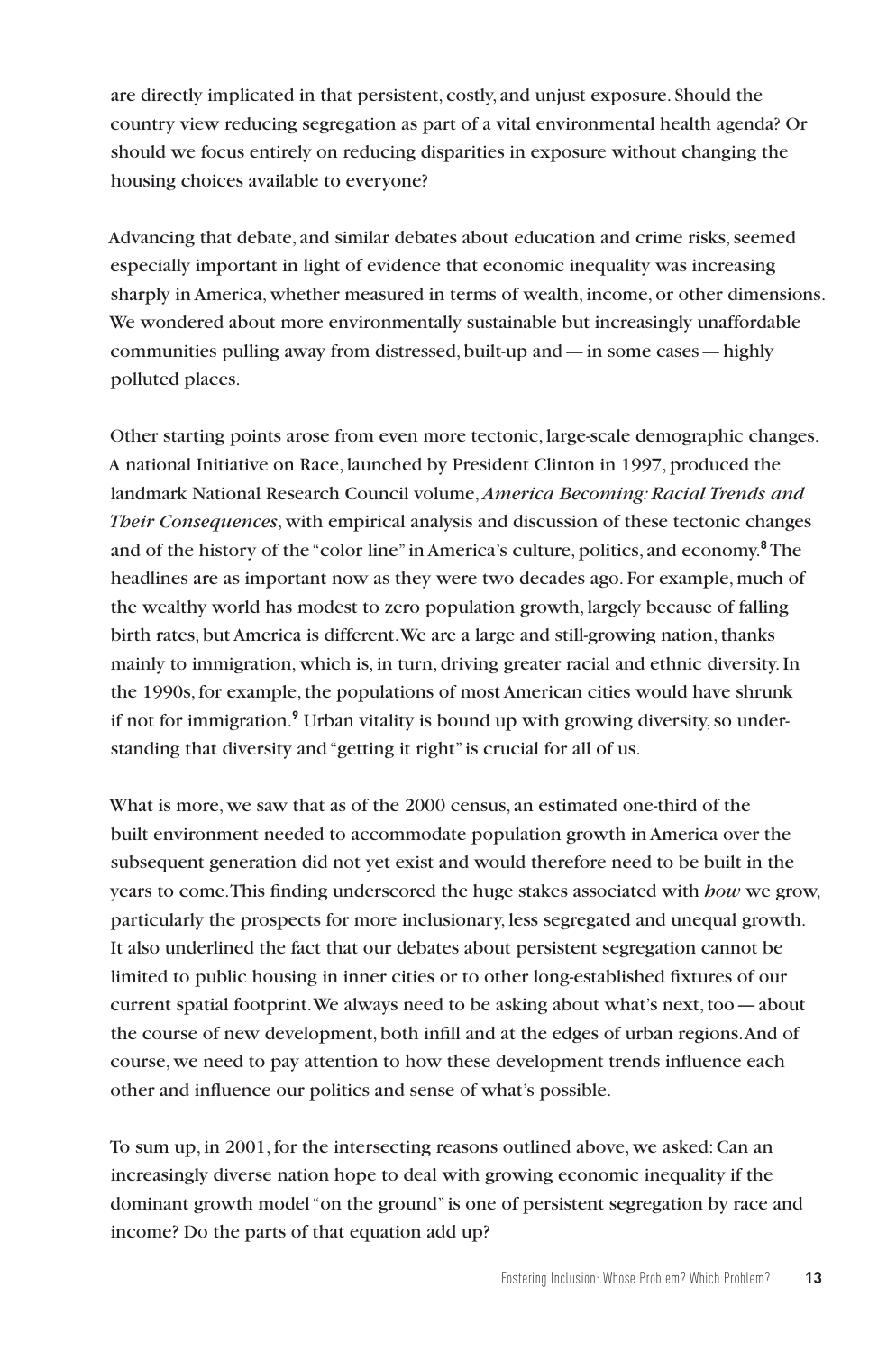By comparison, the introductory chapter for this volume centers more squarely on the growth of inequality per se and the much greater political and cultural salience of the issue now versus 15 to 20 years ago. That salience is encouraging. And so is the recognition that we have generally used the racial and economic make-up of neighborhoods and localities as a proxy, sometimes a weak one, for access to opportunity. Years on from the extensively researched Moving to Opportunity (MTO) experiment, which showed neighborhood poverty rates to be a limited proxy for access to opportunity, and based on significant work over the last two decades to map "opportunity" much more meaningfully for many types of families, the editors of this volume rightly emphasize, in their introduction, that the real goal should not be a particular race or class make-up in every community but "universal access to high-opportunity neighborhoods." Our concern about segregation—in simple terms, our wish for a more balanced make-up than that of the status quo—follows logically from that need to expand access.

In terms of local trends, as the chapters in this volume reflect, researchers, the media and the public are even more aware now than after the economic boom of the late 1990s that "cities are back." Major cities that still showed substantial decline a decade or more ago—New Orleans and large sections of Detroit, for example—have since then seen their population trends reverse and have attracted enormous investment, especially over the course of recovery from the Great Recession. Housing prices are up along with the job economy in those and other revitalizing cities. So, a debate about the drivers of segregation and responses to it today appropriately gives greater weight than did earlier discussions to the power of urban redevelopment to either exacerbate or alleviate segregation—and hence to the need for "development without displacement," as advocates in revitalizing cities frame the need. Increasingly, major media coverage and not just scholarly work recognizes that these pressures are structural, large in scale, and stubbornly reinforced by local land-use and tax policy and other institutional forces—not by a single business cycle or isolated local market boom.**<sup>10</sup>**

The sense of displacement, of being pushed out, is much sharper now than in 2001. But in point of fact, the pattern is nothing new, and some observers forecasted this predicament long ago, linking it to the forces driving a new urban vitality after decades of decline. For example, in *Dual City: Restructuring New York*, John H. Mollenkopf and Manuel Castells showed that New York's comeback from the low point of the bankruptcy crisis of the 1970s had made the city a global magnet for investment capital and high-income occupations, sharply inflating land values and housing prices.**<sup>11</sup>** Over the 1980s, they reported, poverty had been pushed outward, "like a ring donut," from neighborhoods in the city's core to its outer boroughs as well as its more racially diverse, fiscally vulnerable inner suburbs. The subsequent decades have sustained and accelerated those trends, with New York City and surrounding cities and suburbs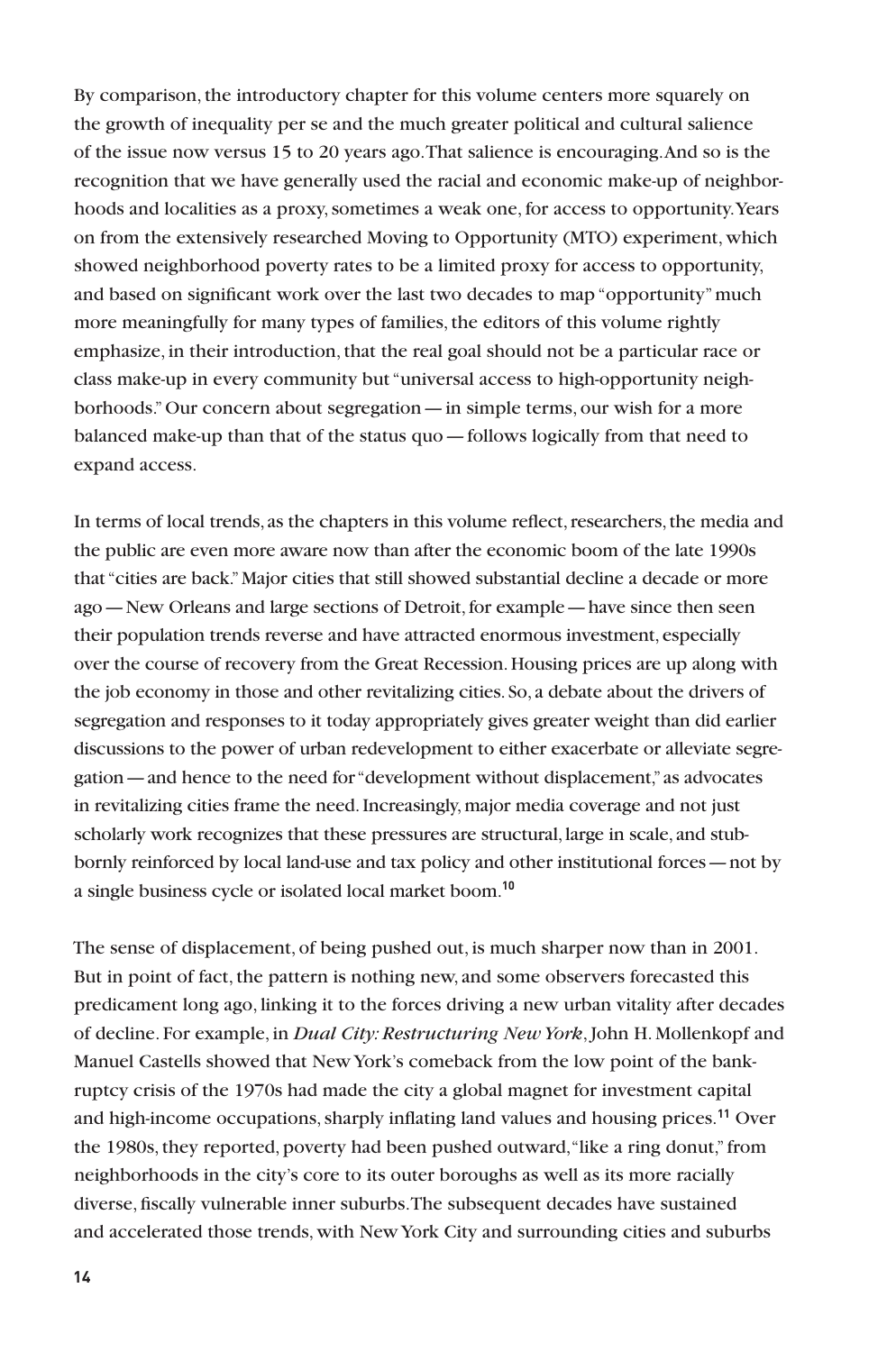showing the region to be one of the proverbial canaries in the coal mine. What Detroit and other cities are seeing and debating now, New York, Boston and other "comeback cities" experienced a couple of decades earlier. And again, the pressures driving both prosperity and inequality are structural, not artifacts of one business cycle. In fact, these trends were barely interrupted by the Great Recession.

On a final comparative note, having thus far emphasized those durable, long-run structural trends, I want to highlight more recent developments as well. In addition to the growth of inequality, the introductory essay and the other chapters in this volume reflect the enormous impacts of the foreclosure crisis, which we had only dimly foreshadowed in the 2005 book's chapter on "The Dual Mortgage Market: The Persistence of Discrimination in Mortgage Lending," by William C. Apgar and Allegra Calder.**<sup>12</sup>** Beyond a huge loss of housing wealth and greater regulation in the mortgage market, there is another important legacy of the crisis, and it is a healthy one. We are much more conscious now than in the real estate boom of the early 2000s of how profoundly the workings of the real estate industry, and its rapid evolution thanks to information technology, can hurt us. In that vein, one of the most ground-breaking sections in this book focuses on the present and future of housing searches in an era of online platform apps, algorithms, and technology-mediated screening of many kinds. These essays—and the symposium session where they were first presented—put housing scholars in direct exchange with senior analysts and strategists from the online real estate search companies that now dominate the housing marketplace. Moreover, with microtargeted advertising, Facebook and other major social media companies, not Zillow or others in real estate, play an increasingly important but still poorly understood role in shaping the marketplace and how the demographic make-up of communities evolves over time. Housing searches were different and our understanding of them much more limited fifteen years ago, prior to the foreclosure crisis and the rapid rise of social media and mobile apps in many industries.

# **THE SOLUTION SET AND THE MISSING STORY**

If the unequal housing marketplace has evolved—dramatically in some ways—over the past fifteen-plus years, our sense of the best available levers for changing segregation has not. Nor has our story about why acting on segregation is both legitimate and urgent, big and structural but also doable and achievable. To be fair, by some measures, our prescriptions today are not all that different from those championed by the open housing movement—the inheritors of the civil rights movement and the Kerner Commission's warnings—in the early 1970s. This suggests at least three lessons over the long run.

The first is that we, as a country, lack will more than we lack imagination—let alone sophisticated analysis. I introduced this essay with some of the reasons that we, as a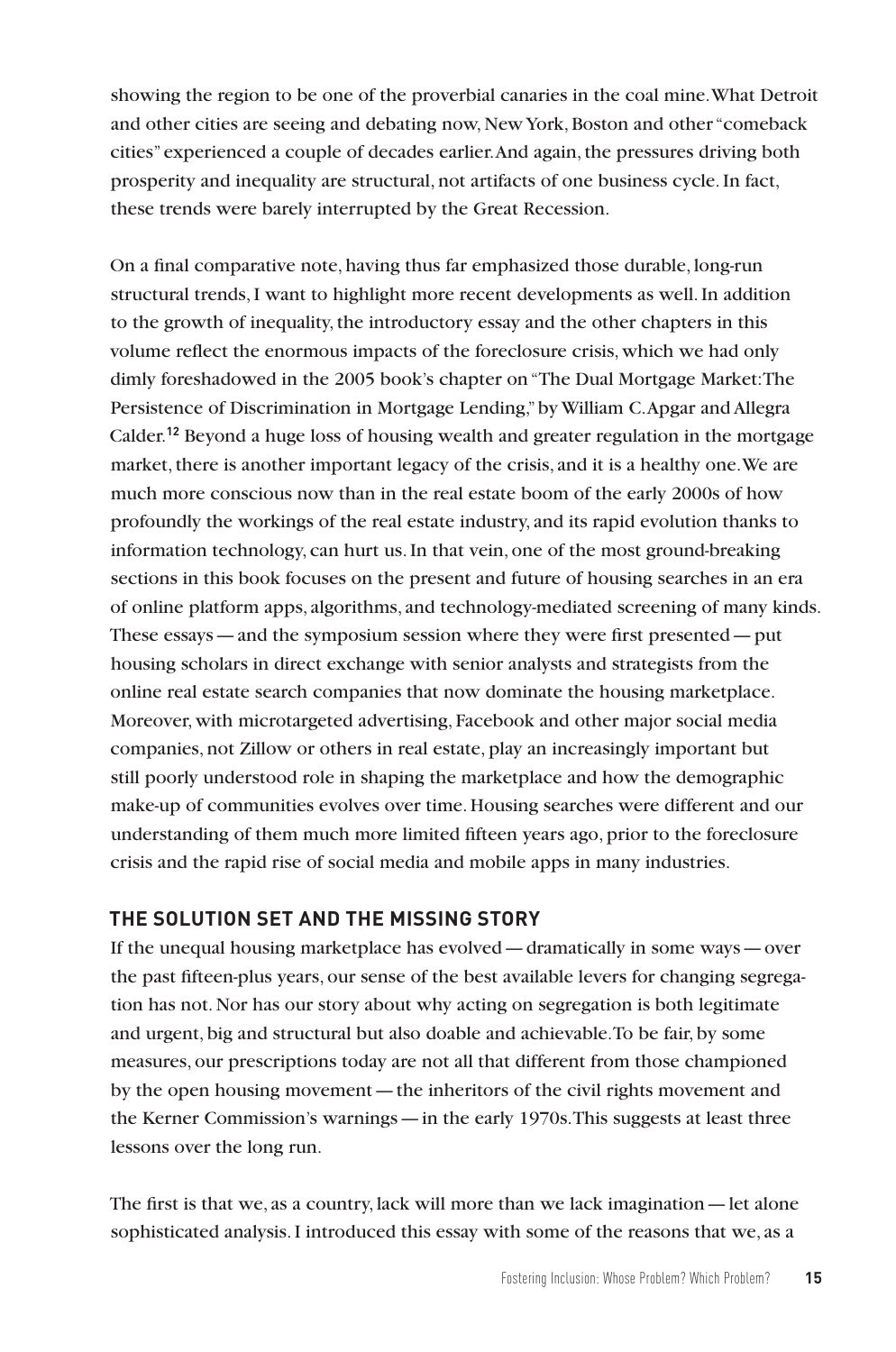nation, appear to lack that will. Building it depends on generating enough agreement that some condition is, in fact, a problem that needs to be solved *and* that the means of doing so are broadly supportable. When it comes to tackling housing segregation, we are not there yet on either count.

The second lesson is that we need new stories and ways to tell them. In recent memory, the very best case against segregation was made by a comedian, John Oliver, who in 2016 used his satirical cable news program Last Week Tonight to explain three extremely important things about how America works: first, how school and housing segregation directly enable each other; second, why they guarantee that America will reproduce stark inequalities from one generation to the next; and third, why these closely linked forms of segregation so effectively resist change.**<sup>13</sup>** In effect, in the context of such high, persistent, and stubbornly defended segregation, a popular comic ridiculed our claim that America *can* offer equal opportunity for all—and our resignation to the country never quite making good on the offer.

The third lesson over the long run is that beyond lacking a compelling story to motivate change, we sometimes lack perspective as well on where the leverage for change lies, on what exactly we need to solve for. Take the persistent tendency to conflate discrimination, which the framing chapter emphasizes, with segregation.

People in America continue to experience housing discrimination, which is illegal, and continue to under-report it. As we analyzed in detail in the 2005 book, such discrimination, while inconsistent with public opinion in America, is challenging to detect and enforce against. But the larger and less acknowledged point was and is the following: discrimination, whether conscious or unconscious, against particular kinds of consumers is less important as a driver of segregation than is the avoidance of certain neighborhoods or localities by those with the best housing options, especially whites and higher-skill, higher-income people of color.**<sup>14</sup>** This "self-steering" behavior has big social and fiscal costs, as scholars of segregation have pointed out for decades now. But it is not illegal. Moreover, as sociologist Camille Charles argued in her 2005 chapter on attitudes toward the racial make-up of neighborhoods, many of us balance what we think we owe our families with what we think might contribute, however modestly, to a fairer and more just society.**<sup>15</sup>** And many of us experience these values as frequently in conflict, especially when faced with the decision to move somewhere.

What does this mean? It means that laws against housing discrimination by realtors, lenders or others in the marketplace are important and should be enforced vigorously and fairly. But because of white avoidance and self-steering in particular, doing so would have limited effects on racial segregation. Because of growing income segregation, it would also have limited effects on the tendency of upper-income and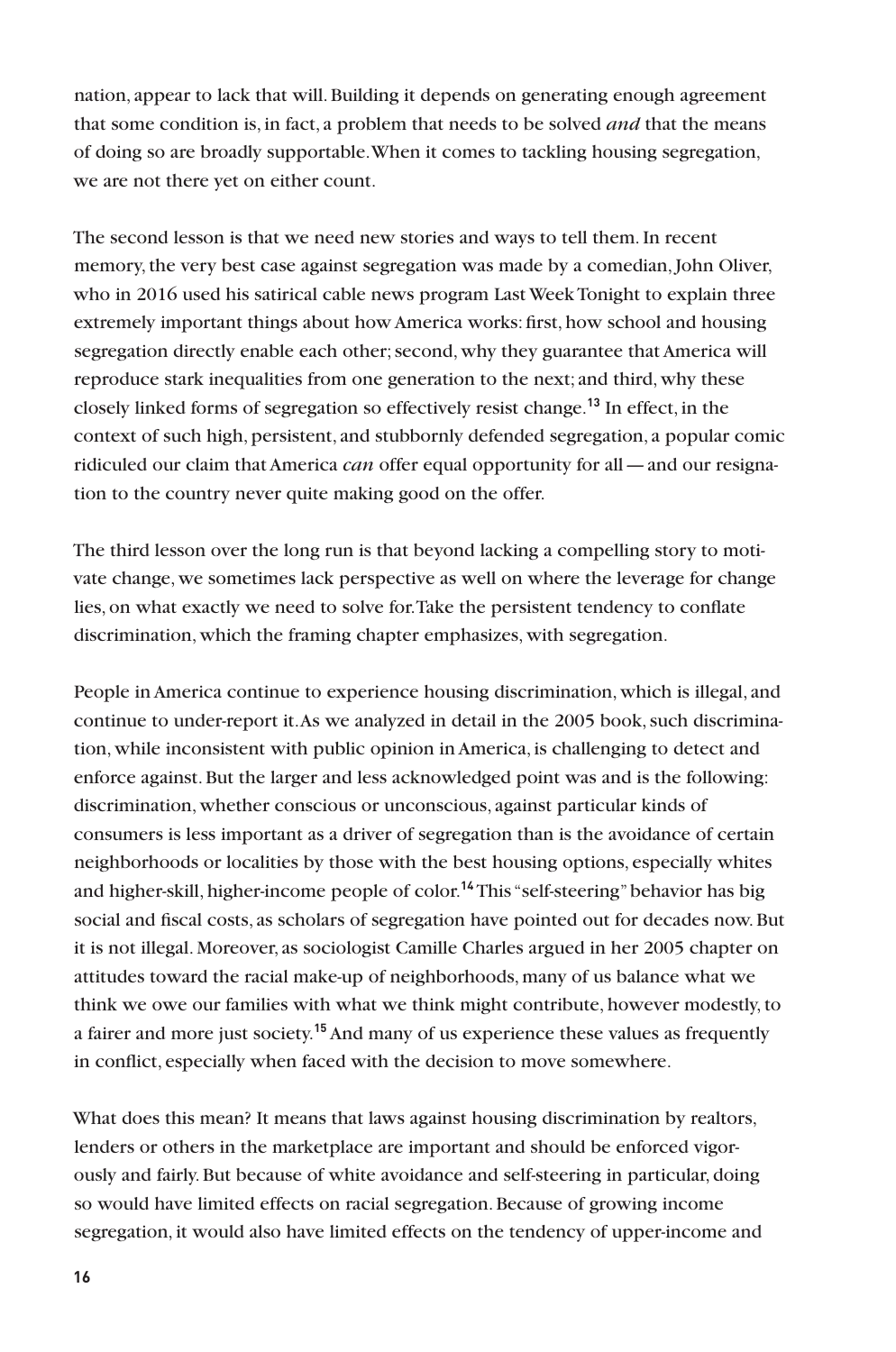wealthy people to live apart from everyone else. At the risk of belaboring the point, though fighting illegal housing discrimination is important, as the contributors to this volume show, it is at least as important to directly expand housing options, especially for lower-income people of color, and to understand how people choose among the options available to them. The body of research in this volume represents a very healthy step in that direction.

# **THE FOUR SEGREGATION DEBATES—AND WHAT COMES NEXT**

Finally, and most broadly, this important volume encompasses an extraordinarily rich and in-depth update of what I think of as the four enduring debates about segregation: the "what" (the descriptive patterns or shape of the problem), the "why" (causes), the "so what" (consequences), and the "now what" (solutions). And thanks to big data, mobile broadband, a more visible inequality debate, and other developments, the volume offers a very contemporary and vital rethink of what's possible, at least in concept, when it comes to change. In the language of our 2005 redux, the "now-what" solutions boil down to "curing" segregation (changing stubborn housing patterns) or "mitigating" it (making the patterns less socially costly, by shifting the relationship between where people live and the risks and resources they encounter).**<sup>16</sup>** Curing centers on household relocation and inclusionary housing development strategies. Mitigating centers on community reinvestment, connectivity, and expanding disadvantaged people's access to what economist Frank Levy calls "equalizing institutions"—sometimes life-changing ones—beyond one's segregated neighborhood.**<sup>17</sup>** Both kinds of solution, cure and mitigate, are legitimate and consistent with our values, laws, and best political traditions of working together to create a more level playing field in America—and both are also vital for practical reasons. No one approach will move the needle enough.

This new body of research and those solutions deserve an equally serious and committed story—a resonant narrative—joined to an advocacy and constituencybuilding effort that's relevant in a changing, polarized, deeply unsettled American body politic. Without that narrative and that effort, we seem consigned, in practice, to continue rediscovering segregation and also to continue lamenting that it is just too hard—or worse yet, un-American—to undo.

## **Bibliography**

- Abrams, Charles. 1955. *Forbidden Neighbors: A Study of Prejudice in Housin*g. New York: Harper.
- Apgar, William, and Allegra Calder. 2005. "The Dual Mortgage Market: The Persistence of Discrimination in Mortgage Lending." In T*he Geography of Opportunity: Race*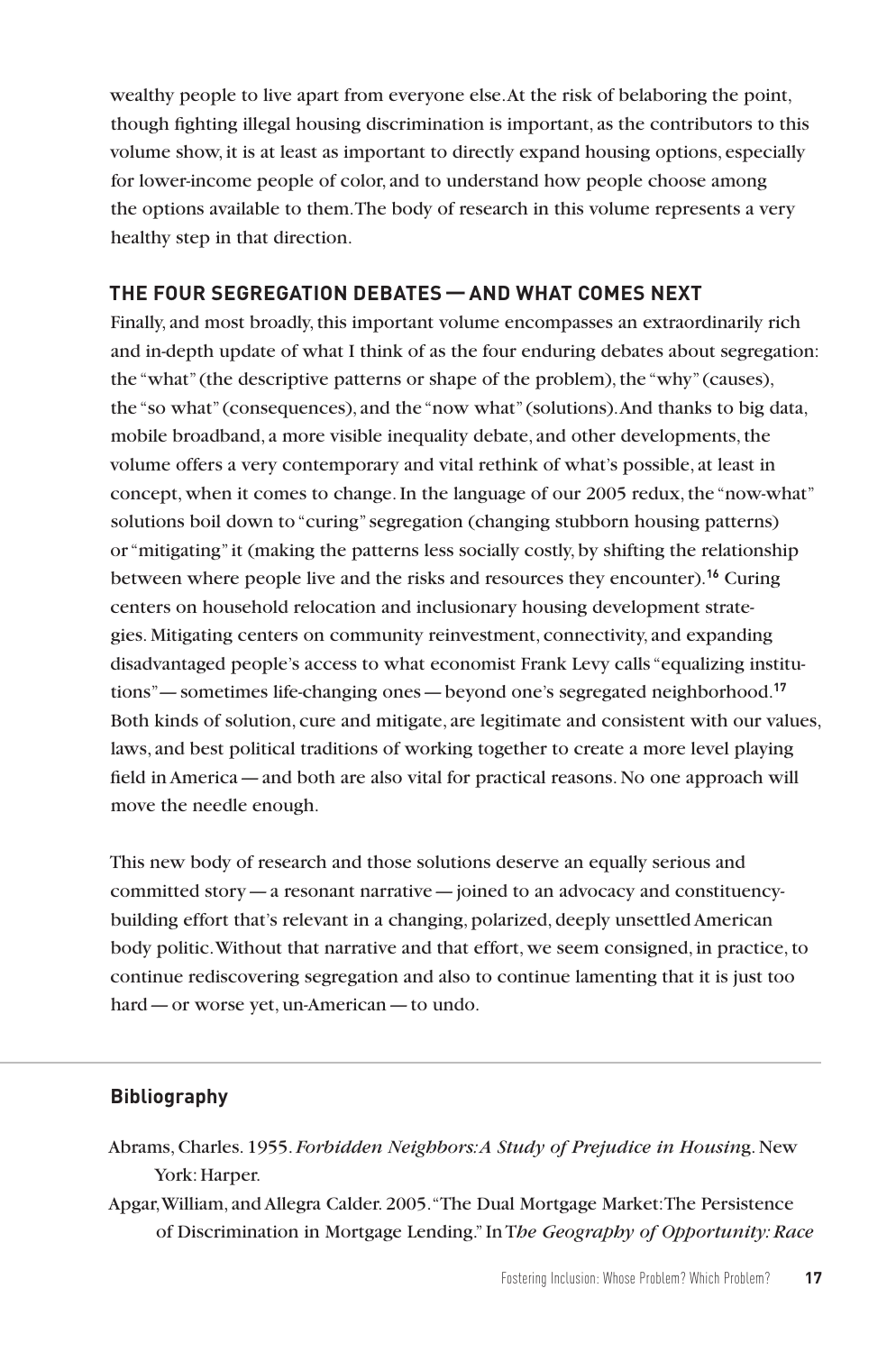*and Housing Choice in Metropolitan America*, edited by Xavier de Souza Briggs, 45-80. Washington, DC: Brookings.

- Badger, Emily. 2017. "What Happened to the American Boomtown?" *New York Times*, December 6.
- Baumgartner, Frank, and Bryan Jones. 1993. *Agendas and Instability in American Politics.* Chicago: University of Chicago Press.
- Briggs, Xavier de Souza, ed. 2005a. The Geography of Opportunity: Race and Housing Choice in Metropolitan America. Washington, DC: Brookings.
- ———. 2005b. "More *Pluribus*, Less *Unum*? The Changing Geography of Race and Opportunity." In *The Geography of Opportunity: Race and Housing Choice in Metropolitan America*, edited by Xavier de Souza Briggs, 17-41. Washington, DC: Brookings.
- ———. 2005c. "Politics and Policy: Changing the Geography of Opportunity." In *The Geography of Opportunity: Race and Housing Choice in Metropolitan America*, edited by Xavier de Souza Briggs, 310-41. Washington, DC: Brookings.
- Charles, Camille Zubrinsky. "Can We Live Together? Racial Preferences and Neighborhood Outcomes." In *The Geography of Opportunity: Race and Housing Choice in Metropolitan America*, edited by Xavier de Souza Briggs, 45-80. Washington, DC: Brookings.
- Chetty, Raj, John Friedman, and Nathaniel Hendren. 2018. The Equality of Opportunity Project. http://www.equality-of-opportunity.org/.
- Ellen, Ingrid Gould. 2000. *Sharing America's Neighborhoods: The Prospects for Stable Racial Integration*. Cambridge, MA: Harvard University Press.

Kingdon, John. 1984. *Agendas, Alternatives, and Public Policies.* Boston: Little, Brown.

Last Week Tonight. 2016. "School Segregation: *Last Week Tonight* with John Oliver (HBO)." YouTube video, 17:58. October 30. https://www.youtube.com/ watch?v=o8yiYCHMAlM.

- Levy, Frank. 1999. *The New Dollars and Dreams: American Incomes in the Late 1990s.*  New York: Russell Sage Foundation.
- Massey, Douglas S., and Nancy A. Denton. 1993. *American Apartheid: Segregation and the Making of the Underclass*. Cambridge, MA: Harvard University Press.
- Mollenkopf, John, and Manuel Castells. 1991. *Dual City: Restructuring New York*. New York: Russell Sage Foundation.

National Advisory Commission on Civil Disorders. 1968. *Report of the National Advisory Commission on Civil Disorders.* March 1. Washington, DC: US Government Printing Office.

- Pastor, Manuel, Jr. 2001. "Geography and Opportunity." In *America Becoming: Racial Trends and Their Consequences,* vol. 1, edited by Neil Smelser, William Julius Wilson, and Faith Mitchell, 435-68. Washington, DC: National Academies Press.
- Rothstein, Richard. 2017. *The Color of Law: A Forgotten History of How Our Government Segregated America.* New York: W.W. Norton.